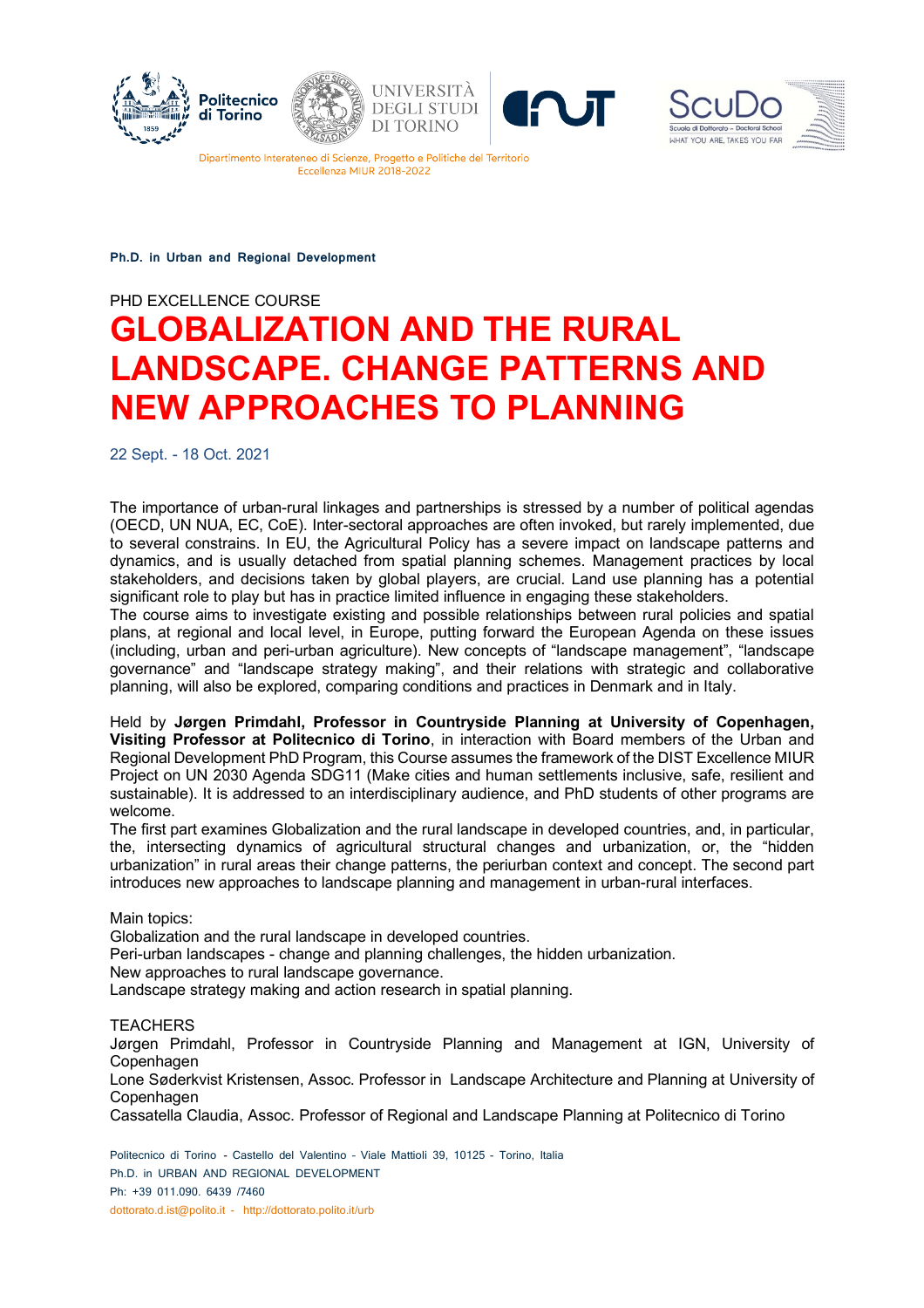

Eccellenza MIUR 2018-2022

**Jørgen Primdahl**, Professor in Countryside Planning at Dept. of Geoscience and Natural Resource Management, University of Copenhagen.

The rural landscape is Primdahl's primary research field focusing on functions, management, and policy interventions. A primary goal for his research is a deeper understanding of landscape management practices, landscape change, and the role of planning and various forms of policy interventions in protecting, maintaining and enhancing landscape services and values. Another goal is to contribute to improved policy and planning approaches and solutions concerning the protection, maintenance, and enhancement of rural landscapes.

Several EU Framework Projects, International and National Projects and Research-actions as Leader. Over the last 10 years he has been involved in 20 experimental planning projects focusing on new approaches to countryside planning which are more collaborative, policy integrating, and proactive than traditional planning has been.

Currently working with new approaches to landscape governance and regional landscape planning. Visiting as professor/scholar at University of Melbourne, The University of Tokyo, UC-Berkely, Lincoln University (New Zealand) and other universities.

In 2010 he co-edited (with Simon Swaffield) the book: Globalisation and Agricultural Landscapes: Change Patterns and Policy Trends in Developed Countries, Cambridge University Press.

### **USEFUL INFORMATION**

CODE: 01DHRRS

15 HOURS, HARD SKILL, Lectures and seminar activities, English Language II Term AY 2020/2021, from 22 Sept. to 18 Oct. 2021 Faculty Member in charge of the course: Cassatella Claudia. (claudia.cassatella@polito.it)

#### FINAL EXAM:

Short essay on a subject chosen by the student but within the scope of the course (it can be a literature review and/or a case). The student will be asked to give a presentation and discuss his/her findings during the last meeting, receiving feedbacks, then will deliver the Essay (2000-3000 words) two weeks after the end of the course. The final grade will be given on the final essay, taking into account the active participation into seminarial discussions.

Final exam outcome will be communicated by November, the 15th.

IN PRESENCE (BLENDED IF NEEDED), Venue: Valentino Campus, Aula Astengo.

TIME SCHEDULE: 5 meetings (3 hours each), from 22 Sept. to 18 Oct. 2021, h. 14:30-17:30 **22 Sept** h. 14:30-17:30 Globalization and the rural landscape in developed countries.

**24 Sept** h. 14:30-17:30 Peri-urban landscapes. Change and planning challenges, the hidden urbanization.

**6 Oct** h. 14:30-17:30 New approaches to rural landscape governance.

**13 Oct** h. 14:30-17:30 Landscape strategy making and action research in spatial planning.

**18 Oct** h. 14:30-17:30 Discussion on students' essays

**15 November** h. 14:30-16:30 Additional Lecture by Lone Søderkvist Kristensen.

#### IMPORTANT

To include the course in your career plan you need to send an email to scudo@polito.it

Politecnico di Torino - Castello del Valentino – Viale Mattioli 39, 10125 - Torino, Italia Ph.D. in URBAN AND REGIONAL DEVELOPMENT Ph: +39 011.090. 6439 /7460 dottorato.d.ist@polito.it - http://dottorato.polito.it/urb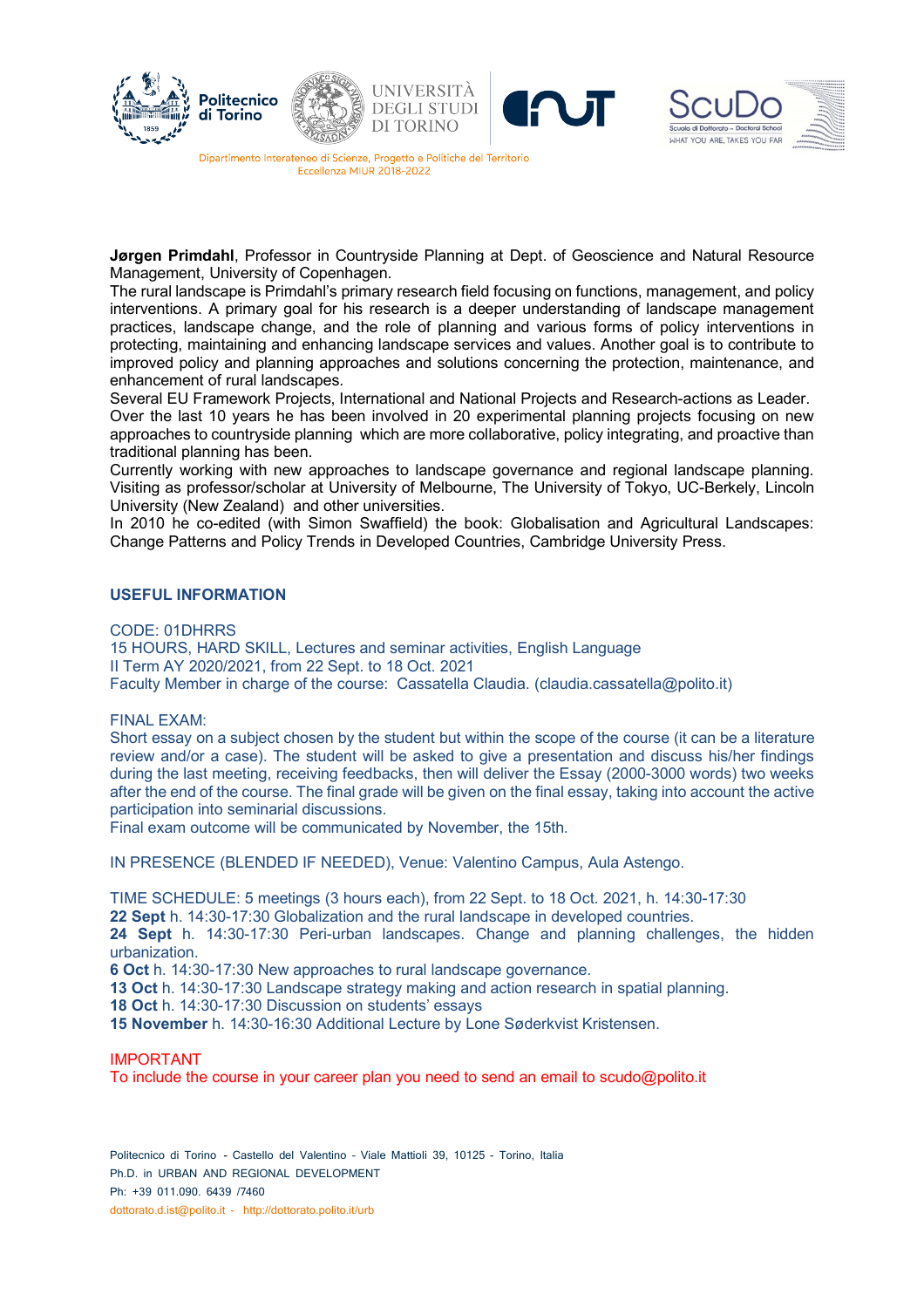

## COURSE TOPICS

**1. Jørgen Primdahl.** Globalization and the rural landscape in developed countries. According to Giddens (1990) globalization can be defined as the intensification of worldwide social relations linking distant localities in such a way that local happenings are shaped by events occurring many thousands of miles away and vice versa. In this section we explore implications of this in a landscape change and policy context. Main subjects include landscape change, driving forces, international policy agendas and the need for policy integration and stakeholder involvement.

Discussion opened by **Antonio Di Campli**, PoliTO

2. **Jørgen Primdahl.** Peri-urban landscapes - change and planning challenges. Everywhere the rural landscape is affected by combinations of agricultural/forestry developments and various forms of urbanisation including counter-urbanisation. In peri-urban landscapes which cover a substantial share of European landscapes this is particularly the case. With examples from European periurban landscapes we discuss change patterns and planning challenges. One major research challenge – how to analyse the combination of agricultural and urban drivers – is given particular attention. We also go into the wider field of changing urban-rural relationships including current trends of urban farming and how this may be seen as a form of 'counter-ruralisation'.

Discussion opened by **Federica Larcher**, University of Torino, and **Emma Salizzoni**, PoliTO

3. **Jørgen Primdahl.** New approaches to rural landscape governance. Recent ideas of applying a 'landscape approach' to frame policy integration and stake holder involvement is the starting point of this part which also include key components of collaborative governance and landscape democracy.

Discussion opened by **Claudia Cassatella**

4. **Jørgen Primdahl.** Landscape strategy making and action research in spatial planning This final part will draw on insights from extensive experiences with experimental landscape planning projects carried out during 15 years in Danish rural and peri-urban landscapes. Besides discussions of process experiences and planning solutions in different contexts and scales we will also dig into the issue of action research in spatial planning.

Discussion opened by **Claudia Cassatella**

5. **Lone Søderkvist Kristensen.** Landscape strategy making and action research in spatial planning#2

Final debate with Claudia Cassatella, Jørgen Primdahl and URD Board Members.